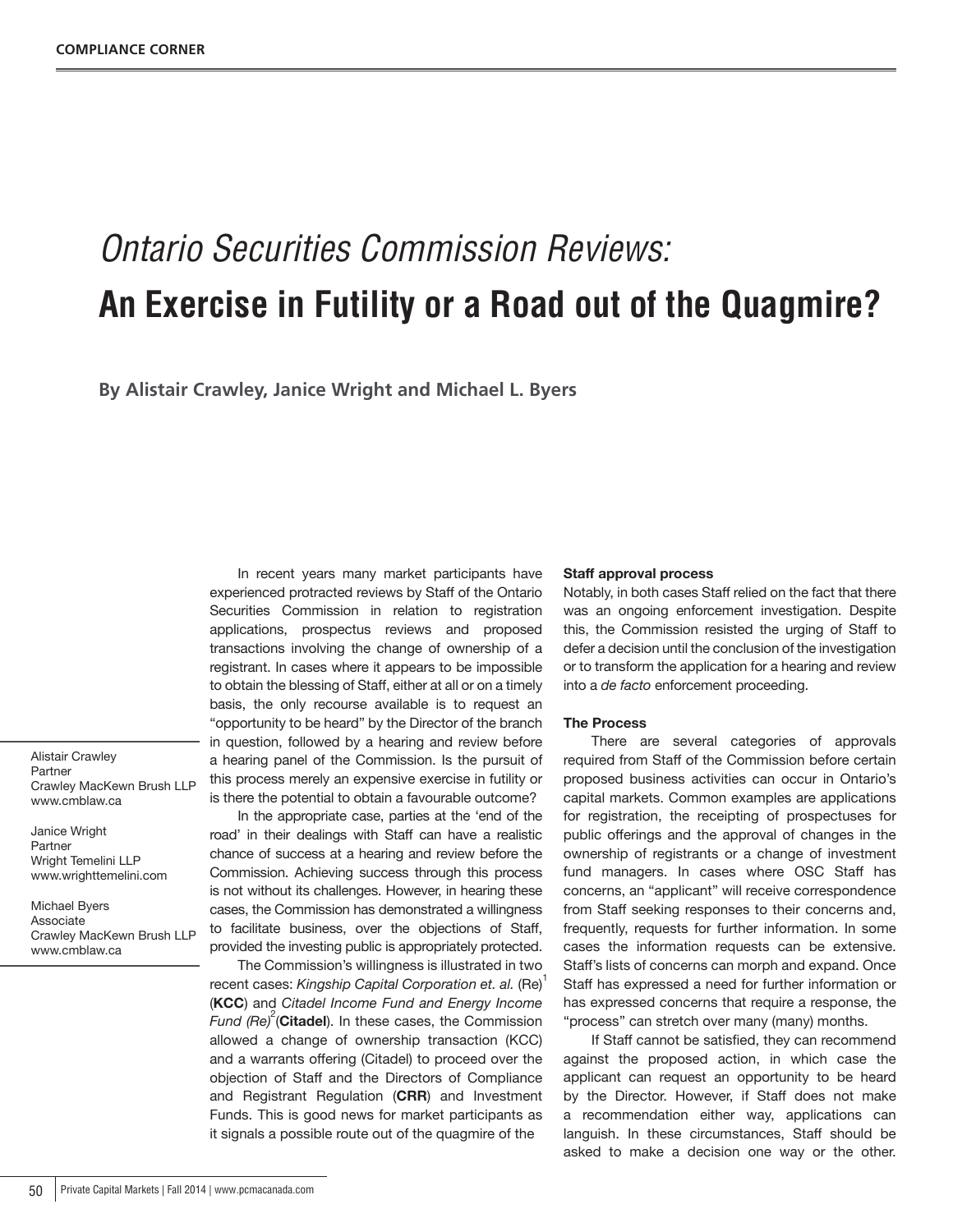## ALTERNATIVE INVESTING. ENHANCED DIVERSIFICATION.



Raintree Financial Solutions is dedicated to helping investors build their wealth responsibly through a variety of alternative investment opportunities.

Visit www.raintreeEMD.com to learn about optimizing diversification using private capital in your portfolio.



raintreeEMD.com

If this does not occur, it is reasonable to treat the non-response as a refusal and request an opportunity to be heard. Alternatively, the opportunity to be heard by the Director can be waived entirely. Due to the increased expense and improbability of success before the Director, this is a strategy worthy of consideration.

In the past, an opportunity to be heard by the Director was relatively informal and could be conducted with minimal cost. It provided a forum to negotiate terms to address the concerns of Staff. Unfortunately the trend has been towards increasingly adversarial proceedings involving documentary evidence and the testimony of witnesses. This process inevitably results in the Director siding with Staff who, after all, are supervised by and report to the Director. After losing before the Director, any person "directly affected by" the decision may seek a hearing and review before the Commission. Although the members of the Commission sit as the board of directors of the Commission and are ultimately responsible for the organization, the Commissioners that preside over contested hearings do not work directly with OSC Staff. Accordingly, they are able to bring a more independent perspective than a Director.

#### **Strategies for Success on a Hearing and Review**

A hearing and review before the Commission, typically before one or two Commissioners, is a hearing *de novo*. This means that the issue will receive fresh consideration and the party applying does not have the burden of convincing the Commission that the Director's decision was wrong. KCC and *Citadel* are two examples of cases where parties have prevailed before the Commission after failing with Staff.

#### **KCC**

Sections 11.9 and 11.10 of National Instrument 31-103 *Registration Requirements, Exemptions and Ongoing Registrant Obligations* effectively provide Staff with a veto over certain transactions involving the change of ownership of registered securities dealers. In KCC, Pro-Financial Asset Management (**PFAM**), in light of ongoing financial and compliance issues, had agreed to an order that imposed significant terms and conditions on its registration and eventually reached an agreement to sell its assets to KCC. One of the terms of the transaction was that the management team of PFAM would be employed by KCC after the sale. In addition, concurrently with the acquisition of the PFAM assets, KCC would be recapitalized by a new owner.

After several months of back and forth and the exchange of a considerable amount of information, Staff objected to the transaction. Although the applicants waived an opportunity to be heard, the Director of CRR issued a decision refusing to grant the requisite approval under NI 31-103, citing concerns with proposed management and the new firm's ability to comply with its regulatory requirements. Thereafter, KCC and PFAM successfully obtained the Commission's approval for the transaction on a hearing and review.

A key strategy which contributed to the success of this case was the decision to make unilateral changes to the proposed transaction to address the concerns of Staff. These changes were unilateral in that they were not accepted or agreed to by Staff. Rather, they were presented to the Commission at the hearing and review. In rejecting the transaction, Staff had heavily relied on the compliance record of PFAM and an ongoing investigation into PFAM. By changing the contemplated role of the PFAM principal